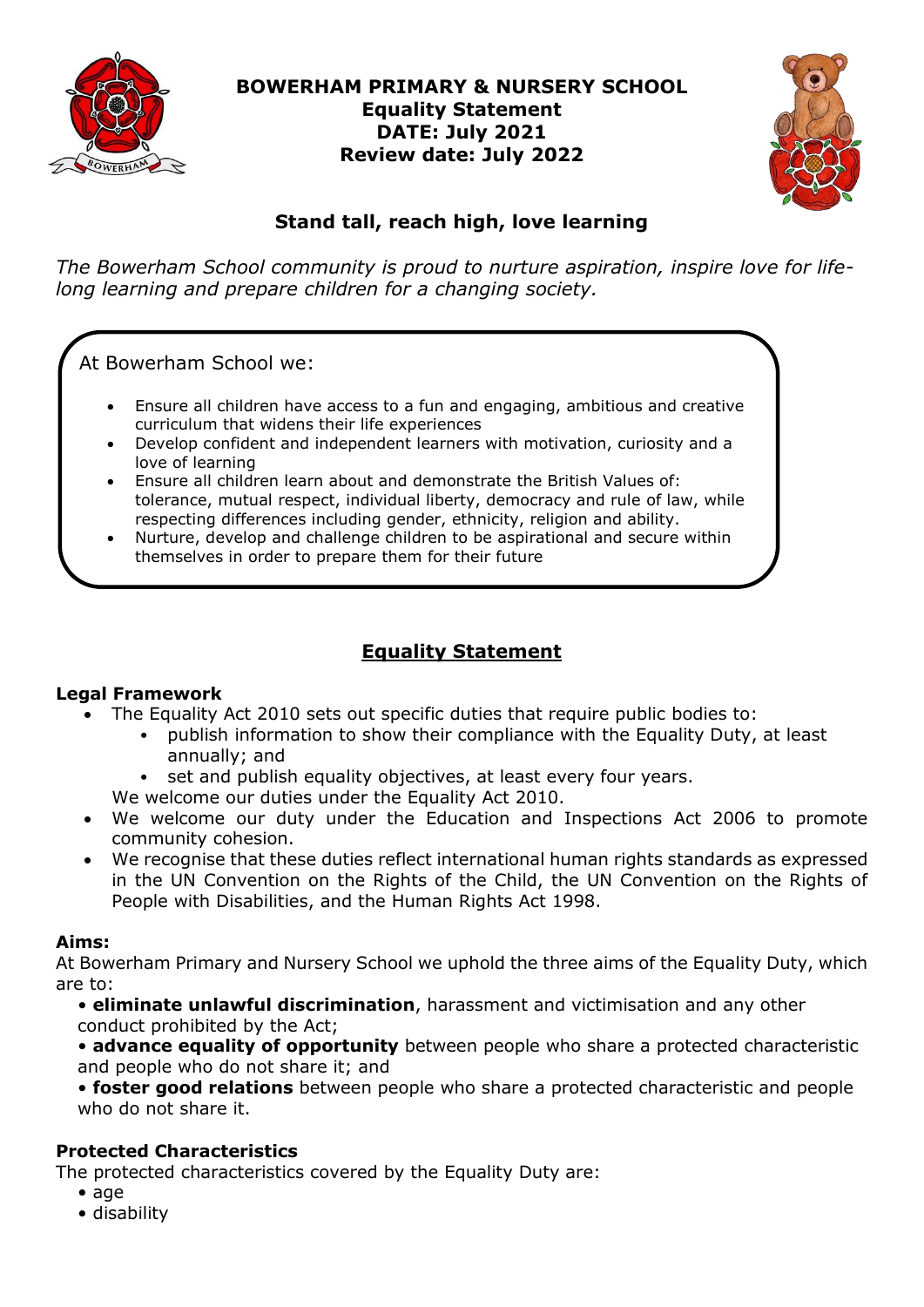- gender reassignment
- marriage and civil partnership (but only in respect of eliminating unlawful discrimination)
- pregnancy and maternity
- race this includes ethnic or national origins, colour or nationality
- religion or belief this includes lack of belief
- sex
- sexual orientation

# **Our Equality Ethos**

- At Bowerham, we believe that equality should permeate all aspects of school life and is the responsibility of every member of the school and wider community. Every member of the school community should feel safe, secure, valued and of equal worth.
- School Council- "We believe equality is when everyone is treated equally. It is important that our school includes everyone by giving them the same opportunities- no matter what type of person you are."
- Equality is a key principle of the British Value of mutual respect and tolerance. Therefore, it is important to help create a society in which everyone has the opportunity to fulfil their potential - irrespective of their gender, ethnicity, disability, religious beliefs, sexual orientation, age or any other recognised area of discrimination.
- At Bowerham School there is an "*openness"* of atmosphere that welcomes everyone to the school.

## **Roles and Responsibilities**

- The governing body and Leadership team are committed to equal opportunities and will continue to ensure that Bowerham Primary and Nursery School complies with all current equality legislation.
- The Headteacher and SLT will ensure that all staff are aware of their responsibilities and receive training and support in carrying these out.
- The Headteacher has day to day responsible for ensuring the Equality Duties are adhered to.
- All staff are responsible for ensuring all children are treated fairly, equally and with respect; using resources and teaching strategies that reflect and value the diversity of pupils' experiences and provide pupils with a comprehensive understanding of people and communities beyond their immediate experience, challenging stereotypes and the use of derogatory language in lessons and around the school.
- All members of the school community have a responsibility to treat each other with respect, to feel valued, and to speak out if they witness or are subject to inappropriate language or behaviour.

### **Developing Best Practice**

We aim to give all members of the Bowerham Family equal opportunities through:

- Teaching, Learning and Assessment
- The School Environment
- Extended Learning Opportunities
- Staff development and Recruitment
- Partnerships with Families and the Wider Community
- Links with other agencies or clubs
- Policies and Procedures
- Governance

# **Teaching and Learning**

Teaching and learning at Bowerham School will:

- Provide equality of access for all pupils and prepare them for life in a diverse society
- Use materials that reflect a range of cultural backgrounds, without stereotyping
- Promote attitudes and values that will challenge discriminatory behaviour
- Provide opportunities for pupils to appreciate their own culture and religions and celebrate the diversity of other cultures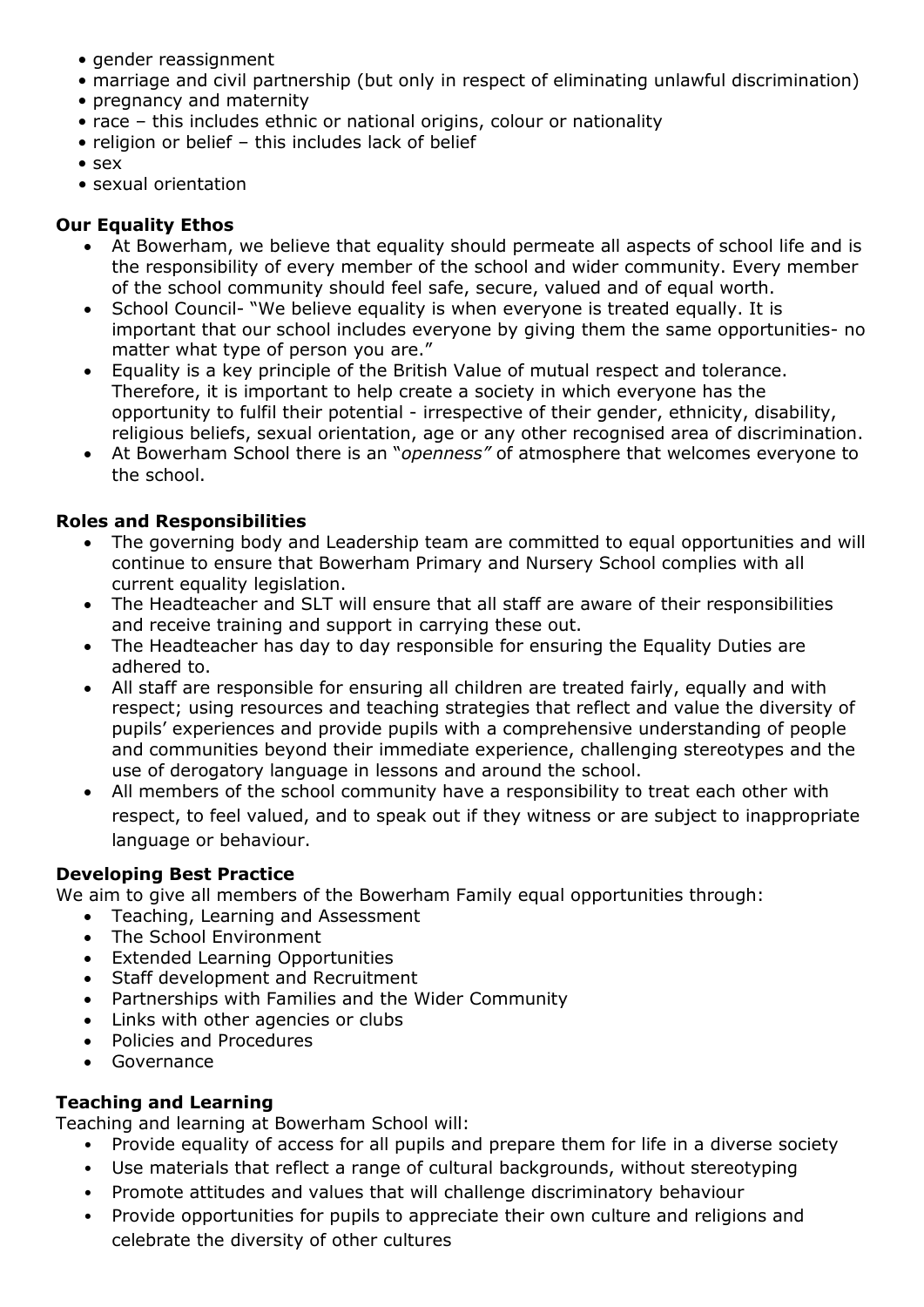- Use a range of sensitive teaching strategies when teaching about different cultural and religious traditions
- Develop pupils advocacy skills so that they can detect bias, challenge discrimination, leading to justice and equality
- Ensure that the whole curriculum covers issues of equality and diversity
- All subject leaders' departments, where appropriate, promote and celebrate the contribution of different cultures to the subject matter
- Seek to involve all parents in supporting their child's education
- Provide educational visits and extended learning opportunities that involve all pupil groups
- Take account of the performance of all pupils when planning for future learning and setting challenging targets
- Make best use of all available resources to support the learning of all groups of pupils through provision mapping
- Identify resources and training that support staff development

## **Learning Environment**

There is a consistently high expectation of all pupils regardless of their gender, ethnicity, disability, religious beliefs, sexual orientation, age or any other recognised area of discrimination. All pupils are encouraged to improve on their own achievements and not to measure themselves against others. Parents are also encouraged to view their own children's achievements in this light.

- Teacher enthusiasm is a vital factor in achieving a high level of motivation and good results from all pupils.
- Adults in the school will provide good, positive role models in their approach to all issues relating to equality of opportunity.
- Our school will place a very high priority on the provision for special educational needs and disabilities, EAL and PPG children. We endeavour to meet all pupils' learning needs including the more able by carefully assessed and administered programmes of work and provision.
- The school will provide an environment in which all pupils have equal access to all facilities and resources.
- All pupils are encouraged to be actively involved in their own learning.
- A range of teaching methods are to be used throughout the school to ensure that effective learning takes place at all stages for all pupil.
- Consideration will be given to the physical learning environment both internal and external, including displays and signage.

### **Behaviour**

At Bowerham School we implement a clear and effective behaviour policy. We record all incidents of red and yellow cards. Termly analysis of these records allows us to monitor the protected characteristics to ensure that our behaviour management systems are applied equally.

### **Curriculum**

At Bowerham School, we aim to ensure that:

- Planning reflects our commitment to equality in all subject areas and cross curricular themes promoting positive attitudes to equality and diversity through differentiation and an emphasis on our values;
- Pupils will have opportunities to explore concepts and issues relating to identity and equality through our Values Curriculum, Languages and PSHEE;
- Steps are taken to ensure that all pupils have access to the mainstream curriculum by taking into account their cultural, backgrounds, linguistic needs and learning styles;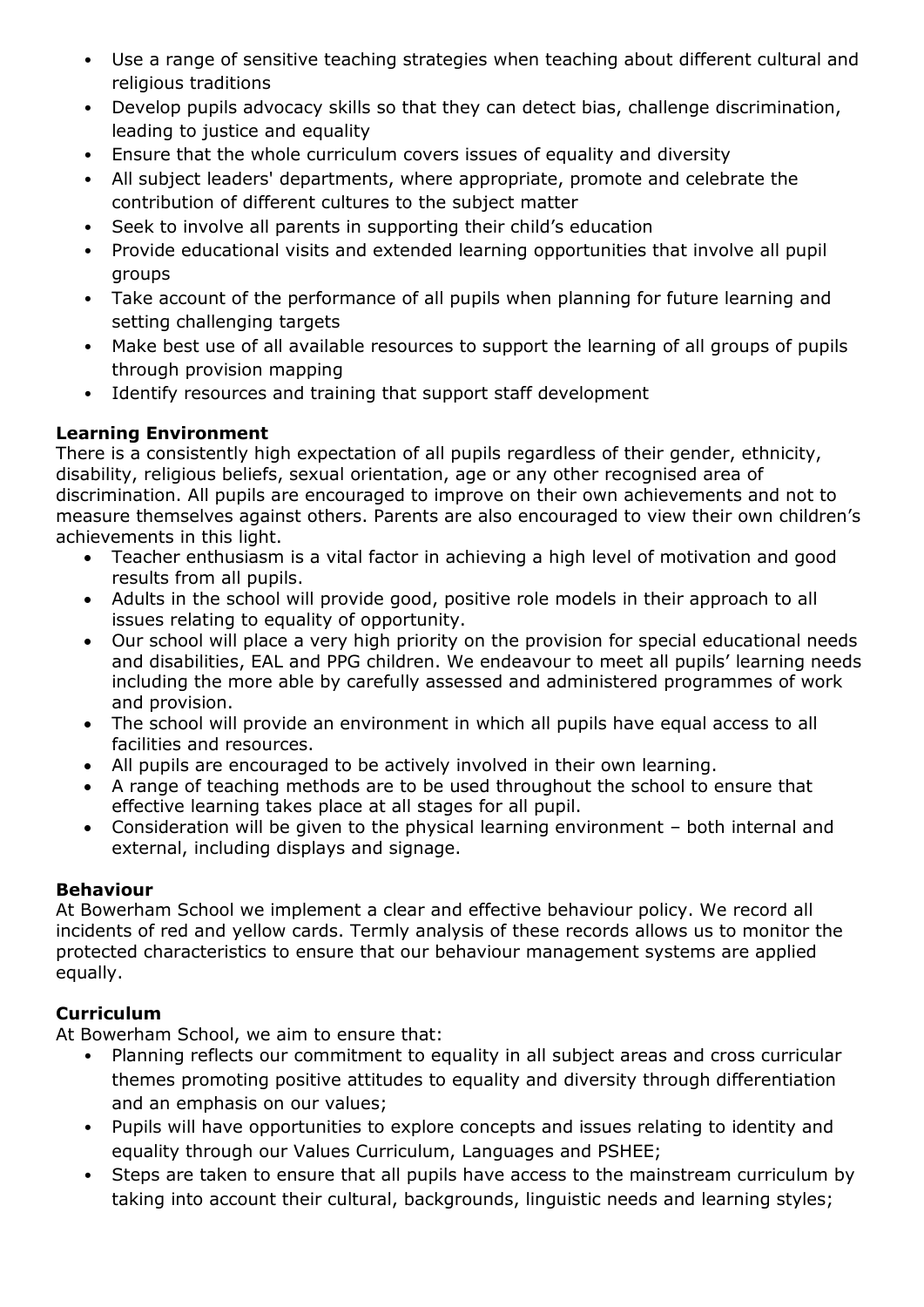• All pupils have access to qualifications which recognise attainment and achievement and promote progression.

# **Resources and Materials**

The provision of good quality resources and materials within our school is a high priority. These resources should:

- Reflect the reality of an ethnically, culturally and sexually diverse society;
- Reflect a variety of viewpoints;
- Show positive images of males and females in society;
- Include non-stereotypical images of all groups in a global context;
- Be accessible to all members of the school community.

### **Language**

We recognise that it is important that all members of the school community use appropriate language which:

- Does not transmit or confirm stereotypes;
- Does not offend;
- Creates and enhances positive images of particular groups identified at the beginning of this document;
- Creates the conditions for all people to develop their self-esteem;
- Uses accurate language in referring to particular groups or individuals and challenges in instances where this is not the case.

# **Extended Learning Opportunities**

It is the policy of this school to provide equal access to all activities from an early age.

We carefully monitor registers for extended learning opportunities to ensure involvement of all groups of pupils. Pupil premium funding may be used to enable these opportunities.

We try to ensure that all such non staff members who have contact with children adhere to our equality guidelines.

### **Staffing and Staff Development**

We recognise the need for positive role models and distribution of responsibility among staff.

- This must include pupils' access to a balance of male and female staff at all key stages where possible.
- We encourage the career development and aspirations of all school staff.
- It is our policy to provide staff with training and development, which will increase awareness of the needs of different groups of pupils.
- Access to opportunities for professional development is monitored on equality grounds.

# **Staff Recruitment**

- All those involved in recruitment and selection are trained and aware of what they should do to avoid discrimination and ensure equality good practice through the recruitment and selection process.
- Equalities policies and practices are covered in all staff inductions.
- Employment policy and procedures are reviewed regularly to check conformity with legislation and impact.

# **Partnerships with Parents/Carers/Families and the Wider Community**

We will work with parents/carers to help all pupils to achieve their potential.

- All parents/carers are encouraged to participate in the full life of the school.
- Members of the local community are encouraged to join in school activities and Bowerham School have a role to play in supporting new and settled communities of the school.